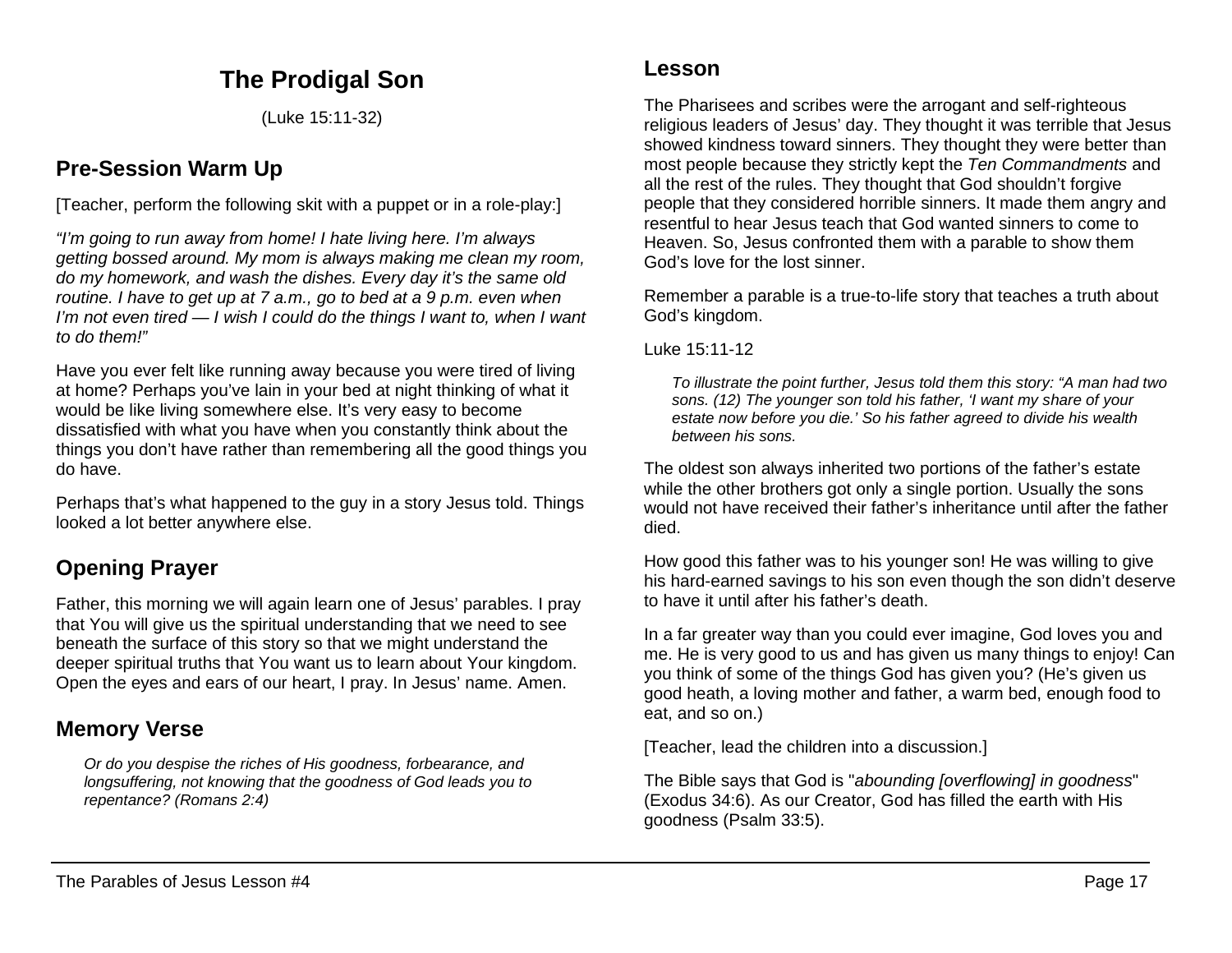Why is He so good to you? Is it because you deserve it or because you have earned it in some special way? No, God loves you because that is just the way He is. "*God is love*" (1 John 4:8), and you are His treasured creation.

The love of the father in our story is a picture of God's love for us: He willingly lets us enjoy all that belongs to Him. When the younger son asked for his portion early, it showed that he was self-centered and had no respect for his father.

#### Luke 15:13

*A few days later this younger son packed all his belongings and moved to a distant land, and there he wasted all his money in wild living.*

Some versions of the Bible say that this son *wasted his possessions with prodigal living* (NKJ), that's why we call this the Parable of the Prodigal Son. The word *prodigal* means wasteful. Someone who lives a prodigal life is one who spends or gives lavishly and foolishly.

The son had disregarded his father's love and care and decided to go his own way. How foolish! God's Word says that you and I are much like that son. God has been very good to us: He has provided for our needs and given us many things to enjoy. Yet we, too, go our own way (Isaiah 53:6) and waste what the Father has given us.

We often do things that displease God. Can you think of ways we displease God? (We speak rudely to our brothers & sisters, talk back to our mothers, get cocky at school with our teachers, and so on.) [Teacher, lead the children into a discussion.] You do those things because you were born with a sinful heart that is constantly persuading you to do wrong despite God's goodness to you.

Your sin keeps you far away from God, and eventually it will lead you to the horrible consequence of being separated from Him forever. Your only hope is to believe on the Lord Jesus as your Savior from sin.

But often you and I are much like this son — foolishly going our own way, disregarding God's goodness and love. Soon the son would have to suffer the consequences of following his own sinful heart.

Luke 15:14-15

*About the time his money ran out, a great famine swept over the land, and he began to starve. (15) He persuaded a local farmer to hire him, and the man sent him into his fields to feed the pigs.*

According to the law God gave to Moses, pigs were unclean animals and the people were forbidden to eat pork (Leviticus 11:7,8). Jews would not even touch pigs. For a Jew to stoop to feeding pigs was a great humiliation.

#### Luke 15:16

*The young man became so hungry that even the pods he was feeding the pigs looked good to him. But no one gave him anything.*

He was starving and would have eaten the pig food if it had been offered to him. But, for this young man to eat food that the pigs had touched was the lowest possible thing the listeners of this story could imagine. The prodigal son had truly sunk to the depths of society.

Luke 15:17

*When he finally came to his senses, he said to himself, 'At home even the hired servants have food enough to spare, and here I am dying of hunger!*

The younger son, like many who are rebellious and immature, wanted to be free to live as he pleased, and he had to hit bottom before he came to his senses. It often takes great sorrow and tragedy to cause people to look to the only One who can help them.

#### Luke 15:18-19

*I will go home to my father and say, "Father, I have sinned against both heaven and you, (19) and I am no longer worthy of being called your son. Please take me on as a hired servant."'*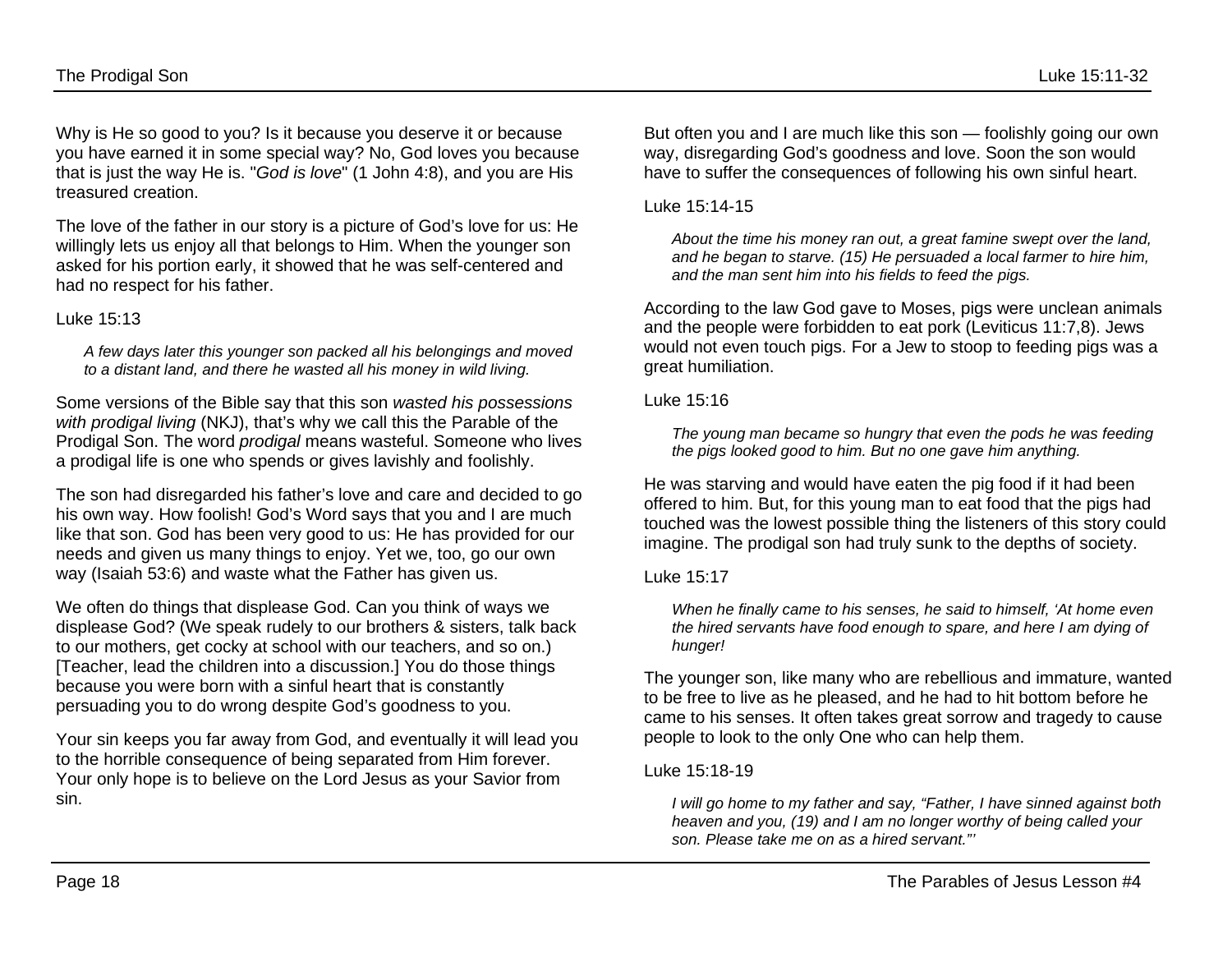The son realized his sin against God and his father. Recognizing that you have sinned is the first step towards making peace with God. Jesus was trying telling this story to the Pharisees and was hoping they would see that there was hope for them if they would only grieve and agonize over their sins like the guy in this story.

#### Luke 15:20

*So he returned home to his father. And while he was still a long way off, his father saw him coming. Filled with love and compassion, he ran to his son, embraced him, and kissed him.*

In this story, the father watched and waited. He was ready to greet his son if he returned. In the same way, God's love is constant and patient and welcoming. He will not force us to come to Him. God waits patiently for us to turn from our sins, come to Him, and ask Him for forgiveness.

#### Luke 15:21-24

*His son said to him, 'Father, I have sinned against both heaven and you, and I am no longer worthy of being called your son.' (22) "But his father said to the servants, 'Quick! Bring the finest robe in the house and put it on him. Get a ring for his finger and sandals for his feet. (23) And kill the calf we have been fattening. We must celebrate with a feast, (24) for this son of mine was dead and has now returned to life. He was lost, but now he is found.' So the party began.*

The son had left out of selfishness, just like we do when we willfully disobey God. But, God's great love reaches out and finds us sinners no matter why or how we got lost.

#### Luke 15:25

*Meanwhile, the older son was in the fields working. When he returned home, he heard music and dancing in the house,*

The older brother represents the Pharisees who were listening to Jesus tell this story. They were so busy finding fault with Jesus' allowing "undeserving sinners" to be part of His kingdom, they failed to enjoy their own rich inheritance.

It was hard for the older brother to accept his younger brother when he returned, and it is just as difficult for us to accept it when a notoriously sinful person comes to Christ. Our tendency is to hold that person in suspicion. Instead, we should rejoice like the angels in Heaven when a unbeliever repents and turns to God. Like the Father, we should accept repentant sinners wholeheartedly and give them the support and encouragement that they need to grow in Christ.

#### Luke 15:26-28

*and he asked one of the servants what was going on. (27) 'Your brother is back,' he was told, 'and your father has killed the fattened calf. We are celebrating because of his safe return.' (28) "The older brother was angry and wouldn't go in. His father came out and begged him,*

The older brother's attitude was just as self-righteous as the attitudes of the Pharisees' to whom Jesus was telling this story.

#### Luke 15:29-30

*but he replied, 'All these years I've slaved for you and never once refused to do a single thing you told me to. And in all that time you never gave me even one young goat for a feast with my friends. (30) Yet when this son of yours comes back after squandering your money on prostitutes, you celebrate by killing the fattened calf!'*

In the story of the prodigal son, the father's response is contrasted with the older brother's. The father forgave because he was filled with love. The older brother refused to forgive because he was bitter about the injustice of it all. His resentment rendered him just as lost to the father's love as the younger brother had been.

Don't let anything keep you from forgiving others.

Luke 15:31

*His father said to him, 'Look, dear son, you have always stayed by me, and everything I have is yours.*

The father encouraged him to rejoice on behalf of his younger brother. He said, "*everything I have is yours*." The father wasn't going to take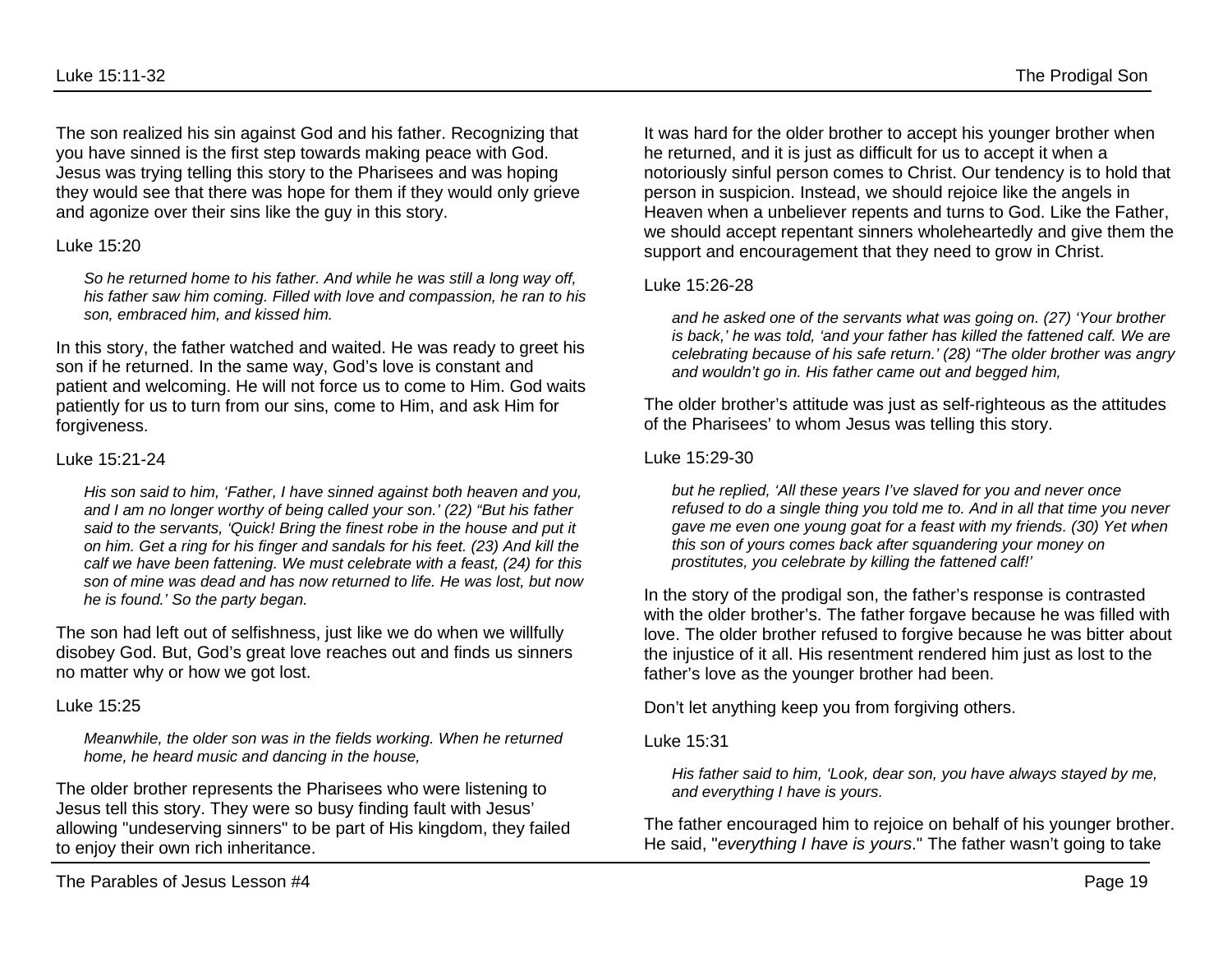the older son's inheritance away from him. He still had the double portion that was his by birth right, even though the younger son had already spent his single portion. The father was just glad the son had come home where he belonged.

#### Luke 15:32

*We had to celebrate this happy day. For your brother was dead and has come back to life! He was lost, but now he is found!'"*

In Jesus' story, the older brother represented the Pharisees, who were angry and resentful that sinners were being welcomed into God's kingdom. After all, the Pharisees must have thought, "*We have done so much for God*".

How easy it is for us to resent God's gracious forgiveness of others whom we consider to be far worse sinners than ourselves. But when our self-righteousness gets in the way of rejoicing when others come to Jesus, we are no better than the Pharisees.

Jesus does not tell us how this older brother responded after his father's appeal. It was up to the Pharisees to finish the story by making a decision for or against God's love in Christ.

God is longing to forgive your sins and give you everlasting life.

## **Closing Prayer**

Father, I know that You are longing to forgive us our sins and to give us everlasting life. I pray that we would be like the younger son, and come to You with repentant hearts. Help us not to be resentful of others that receive Your love and forgiveness. We want to rejoice with You and the angels when the lost come into Your kingdom. In Jesus' name we pray. Amen.

### **Learning Activities**

### **Craft Corner**

### **Game Center**

Have the children work on *The Lost Son* worksheet or send it home as a "take home" paper.

Or, use the following questions in another game of your choice:

#### *Review questions:*

- 1. Who were the Pharisees and the scribes? (The arrogant and selfrighteous religious leaders of Jesus' day)
- 2. Why did they think it was terrible that Jesus showed kindness towards sinners? (They thought they were better than most people.)
- 3. This is the Parable of the Prodigal Son. What does the word *prodigal* mean? (The word *prodigal* means wasteful. Someone who lives a prodigal life is one who spends or gives lavishly and foolishly.)
- 4. Can you tell me in your own words the Parable of the Prodigal Son?
- 5. Who does the father represent? (God, the Father)
- 6. Who does the younger son represent? (Us)
- 7. The son disregarded his father's love and care, decided to go his own way. What is that a picture of? (We, too, go our own way and waste what the Father has given us.)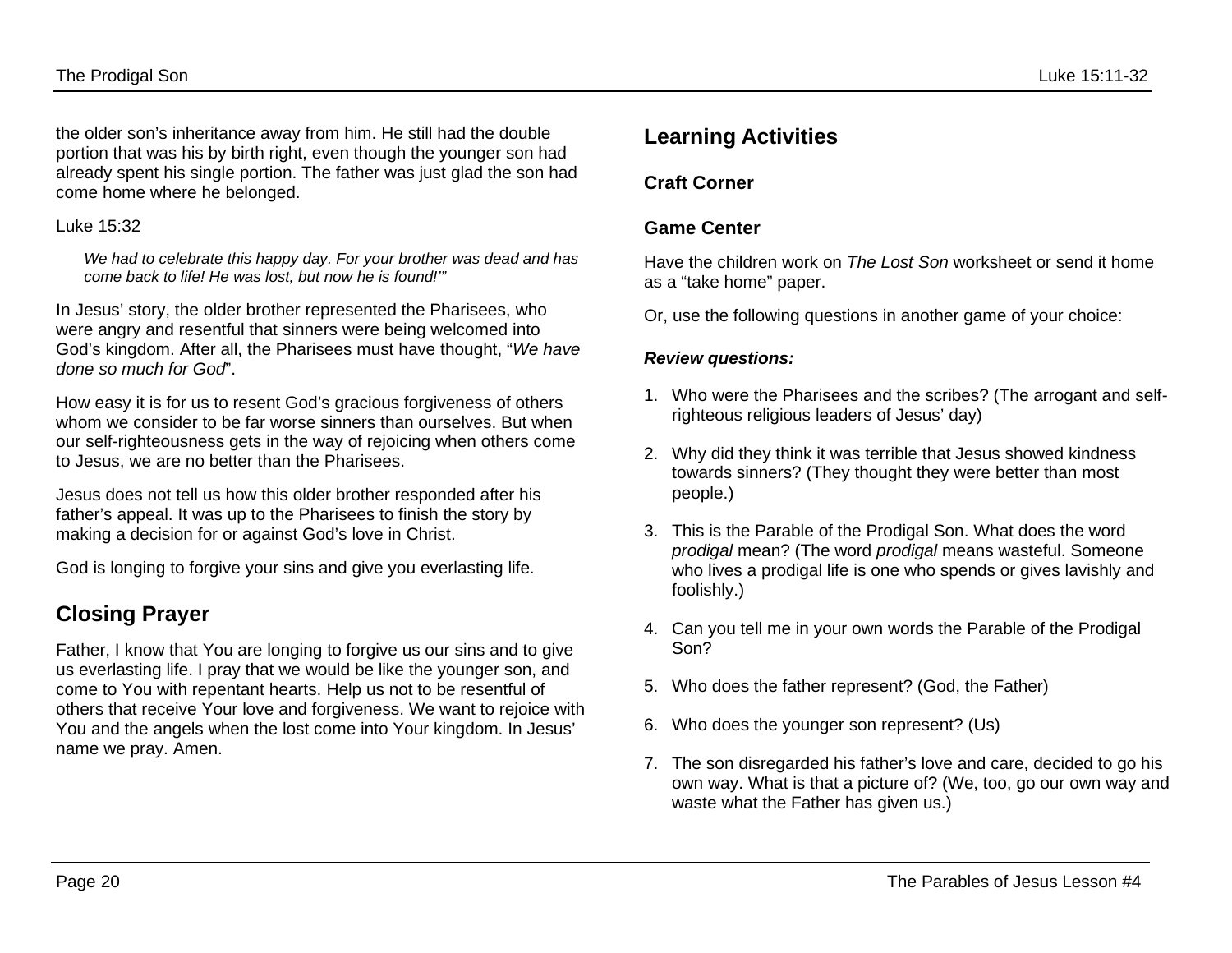- 8. What is the love of the father in the parable a picture of? (God's love for us. He willing lets us enjoy all that belongs to Him.)
- 9. What are some ways we displease God? (Speak rudely to our brothers and sisters, talk back to our mothers, get cocky at school with our teachers, etc.)
- 10. Why do you do things that displease God? (We were born with a sinful heart that is constantly persuading us to do wrong despite God's goodness to us.)
- 11. Why is feeding pigs the lowest possible thing for the listeners of this story to imagine? (According to the law God gave to Moses, pigs were unclean animals and the people were forbidden to eat pork.)
- 12. What did the prodigal son finally realize once he came to his senses? (He realized his sin against God and his father.)
- 13. Why did Jesus tell this story to the Pharisees and scribes? (He wanted them to realize that they were sinners and needed to ask the Father for forgiveness.)
- 14. Where was the father when the son finally came home? (He was watching and waiting for him and ready to greet him.)
- 15. Tell me about the older brother? Who did he represent in this story? (The arrogant and self-righteous Pharisees and scribes who were listening to Jesus tell this story.)
- 16. Why was the older brother so full of hate and bitterness and resentment? (His father was throwing a "welcome home" party for his little brother and he didn't think it was fair. He had stayed home and done all the right things—worked hard for his father, never did any prodigal living like his younger brother had.)
- 17. Why did the father throw that party for the younger son? (Because he had been lost, but now he was back home where he ought to be)
- 18. Have you ever been resentful when someone else got something you felt you deserved?